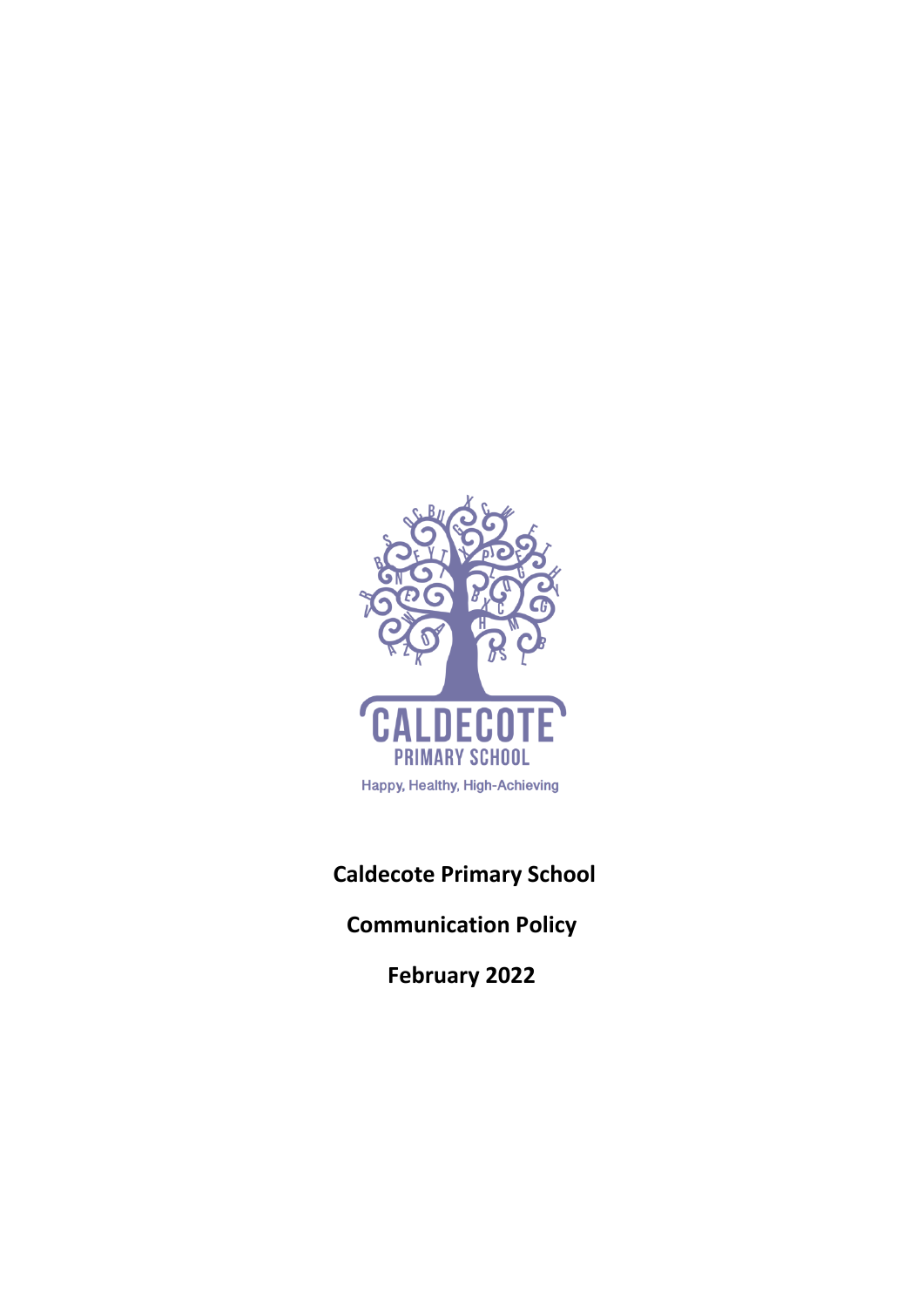# **Communication Policy**

Schools have many lines of communication to maintain: with parents and carers, with other schools, with the community, with outside agencies, and within the school. Good communication between the school and the home is essential, and children achieve more when schools and parents work together. Parents can naturally help more if they know what the school is trying to achieve.

In our school we aim to have clear and effective communications with all parents and with the wider community. Effective communications enable us to share our aims and values, through keeping parents well informed about school life. This reinforces the important role that parents play in supporting the school.

# Aims

Our school aims are to ensure all communications are:

- Clear
- Comprehensive
- Two-way
- Timely
- Respective Responsibilities

This explains the school's aims and values, the school's responsibilities towards the children, the responsibilities of parents, and what the school expects of the children.

# **School**

The school will undertake to ensure that:

- Parents and children have clear lines of communication
- The curriculum is clearly communicated to parents
- Parents are informed of forthcoming events within appropriate timelines
- All communications will be treated as confidential within the school context

## Parent/Guardians/Carers

Parents will undertake to:

- Read all communications issued by the school
- Raise issues or concerns at the earliest opportunity with the school in the appropriate manner\*
- Act on the communication (for example, attending special meetings)
- Not discuss school issues on Social Media

\**Issues should be raised with a class teacher in the first instance; these may then be escalated to the Key Stage leader followed by the Deputy / Headteacher if necessary. All complaints should follow the procedures set out in the complaints policy.*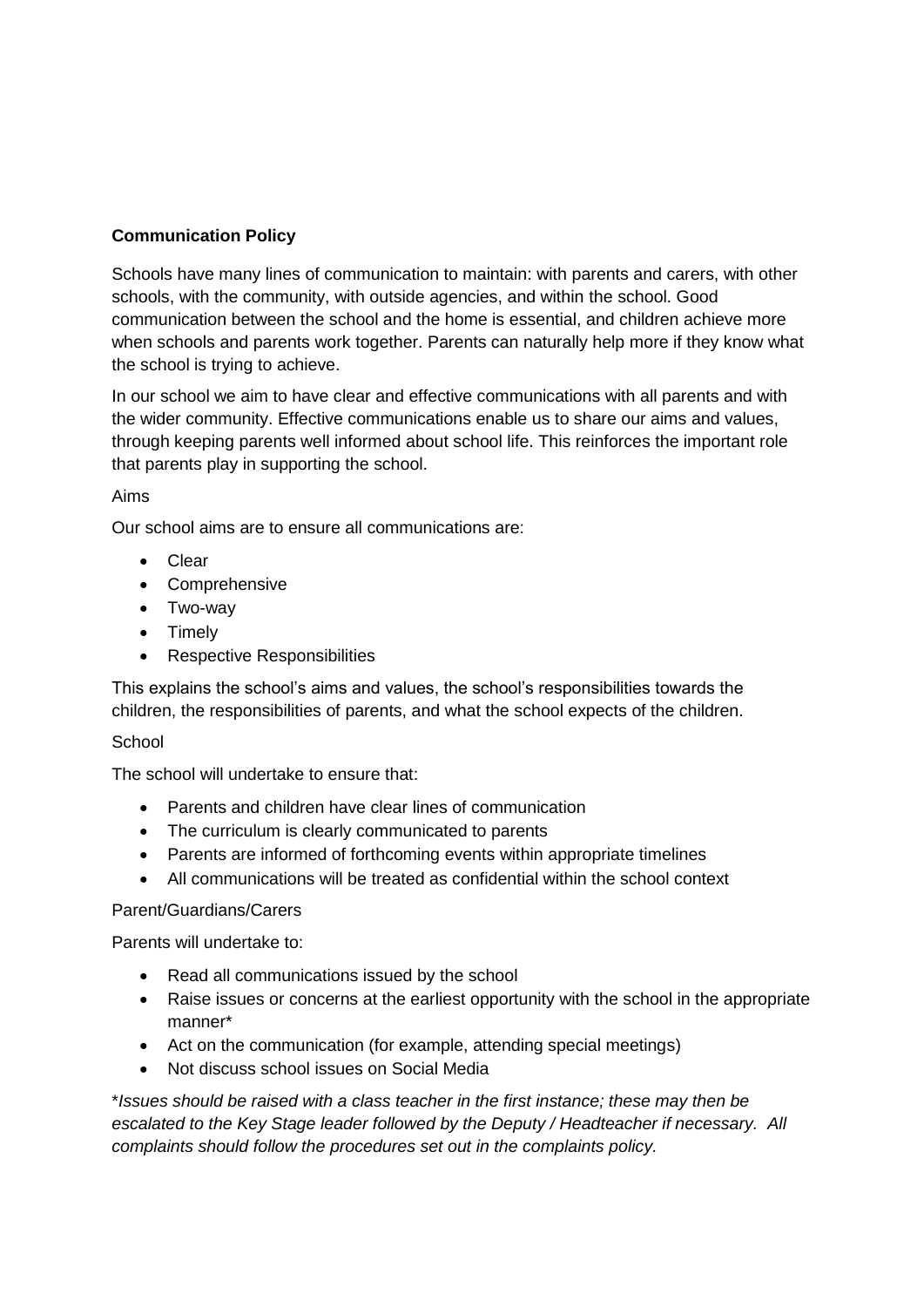# *Separated parents*

In the case of separated parents the school endeavours to ensure all those with parental responsibility are kept informed about matters related to school and their children's attainment and progress. The school will undertake to obtain the details of all those with parental responsibility through its admissions form or directly from the parent who the child lives with. We also welcome being contacted by those with parental responsibility directly providing us with the necessary details for our systems. Please see our 'Separated Parents Policy' for further information.

# *Methods of Communication*

**If you have concerns about any child at the school or in the community including concerns of neglect and abuse, please contact one of the school's designated persons for child protection through the school office and they will make you their top priority at that moment**.

# *Playground message taker*

A member of the Senior Leadership Team will be on the playground each morning to take messages for teachers or the office. They will wear a hi-viz tabard so they are easily seen*.* This is a really effective form of communication as it is recorded and messages are given immediately. Please don't try to pass messages to other staff in the mornings as they are focusing on getting the children settled in school and may forget.

## *Twitter*

This is our main form of instant communication about what is going on in school. We also use this for information about trips e.g. ETA if a journey is delayed.

## *Email*

We ask parents to use the email address [office@caldecote.cambs.sch.uk.](mailto:office@caldecote.cambs.sch.uk) For the purposes of administration we require all emails to go to a central email address. However, all emails will be treated with full confidentiality and the responses will be made by the member of staff addressed. Please note all emails should specify the member of staff to whom the query is addressed.

We will respond to emails within 5 working days (during term time).

## *Website*

The school seeks to put as much information as possible on its website. Most general information that parents/carers would seek can be readily found at: <http://www.caldecoteprimaryschool.org.uk/page/default.asp?title=Home&pid=1>

Parents/carers are encouraged look at the website on a regular basis.

## *Letter*

Letters can be handed into, or posted to, the school office. As with emails all letters will be treated with full confidentiality and the responses will be made by the member of staff addressed. Please note all letters should specify the member of staff to whom the query is addressed. Please let the office staff know if the letter contains information about your child which you would like the class teacher to receive urgently.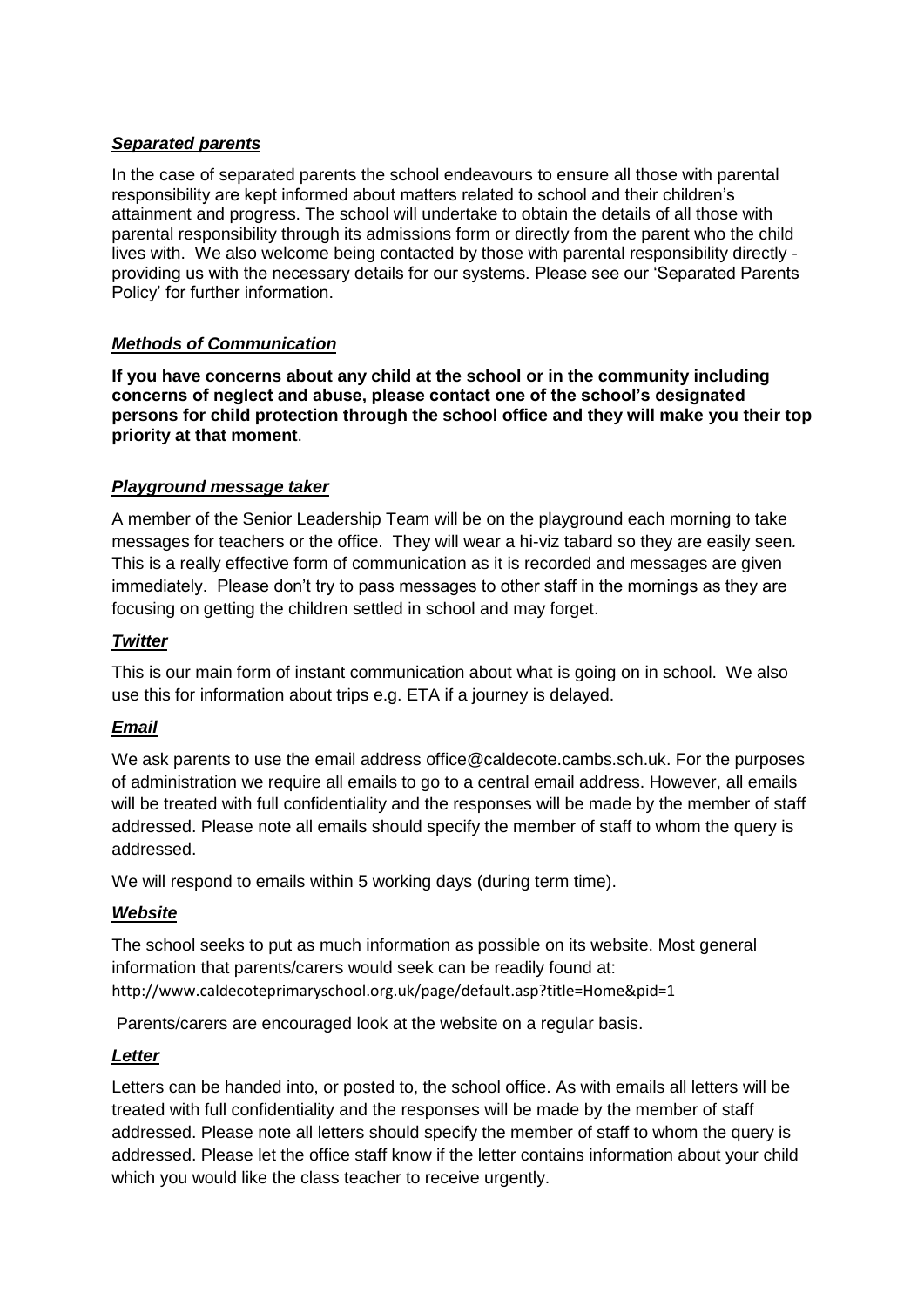We will respond to letters within 5 working days (during term time).

#### *Telephone*

This would be appropriate where enquiries are deemed more urgent by the parent, such as communicating particular information about the child to the school. We ask parents to phone the school on 01954 210263. If the call requires a response from a member of staff, we aim to do this within 2 working days.

#### *Co-Headteacher Drop-ins*

These are held regularly throughout the year at different times e.g. early morning, during the day, evening. Parents are invited to 'drop-in' to have an informal discussion with the Heads about any school related item.

#### *Appointments*

If necessary, parents can visit the school to ask questions, to gain support or to have the opportunity to talk about their child/home issues with either the child's class teacher or the Senior Leadership Team. Parents are asked to phone the school office on 01954 210263 to make an appointment giving a brief outline of what they wish to discuss.

This allows the school time to organise cover to make staff available to speak to the parents. We will aim to make appointments within 5 working days and are willing to meet either before (from 8.00 am) or after school (3.30–4.30 pm) to fit in with parents. Termly appointments are offered to parents of children who are on the SEND register. In order to be equitable to all parents, we will offer appointments for other purposes once per term for 15 minutes unless there is a particularly complex issue that may need more time.

If parents are unable to keep an appointment, they should give adequate notice i.e. ring the school if it is on the same day. Parents should not expect to meet teachers during the school day unless by prior arrangement.

Parents are asked not to approach teachers to discuss their child on the playground or if they meet them outside school as this does not allow for confidential discussion. Staff will not talk about other children in front of other parents/carers. All meetings and discussions are confidential between the staff involved and the parents/carers and parties should not divulge information to others without the agreement of parents/carers and the school, unless there are safeguarding concerns which the school must share with the relevant authorities.

#### *Home–School Communication*

#### *Written Reports*

In autumn and spring, parents receive a termly report with details of their child's attainment and progress in the core subjects and their attitude to learning. There is a more in-depth report in the summer which gives feedback on all areas of the curriculum.

In addition, parents meet their child's teacher twice during the year for parent consultations. To support parents attending, a variety of morning and evening times are offered. If parents are unable to attend then the written report will be available for them to collect from school.

Where possible it is more effective for parents to attend the consultation together so that a common approach to supporting the child in their learning can be agreed. If exceptional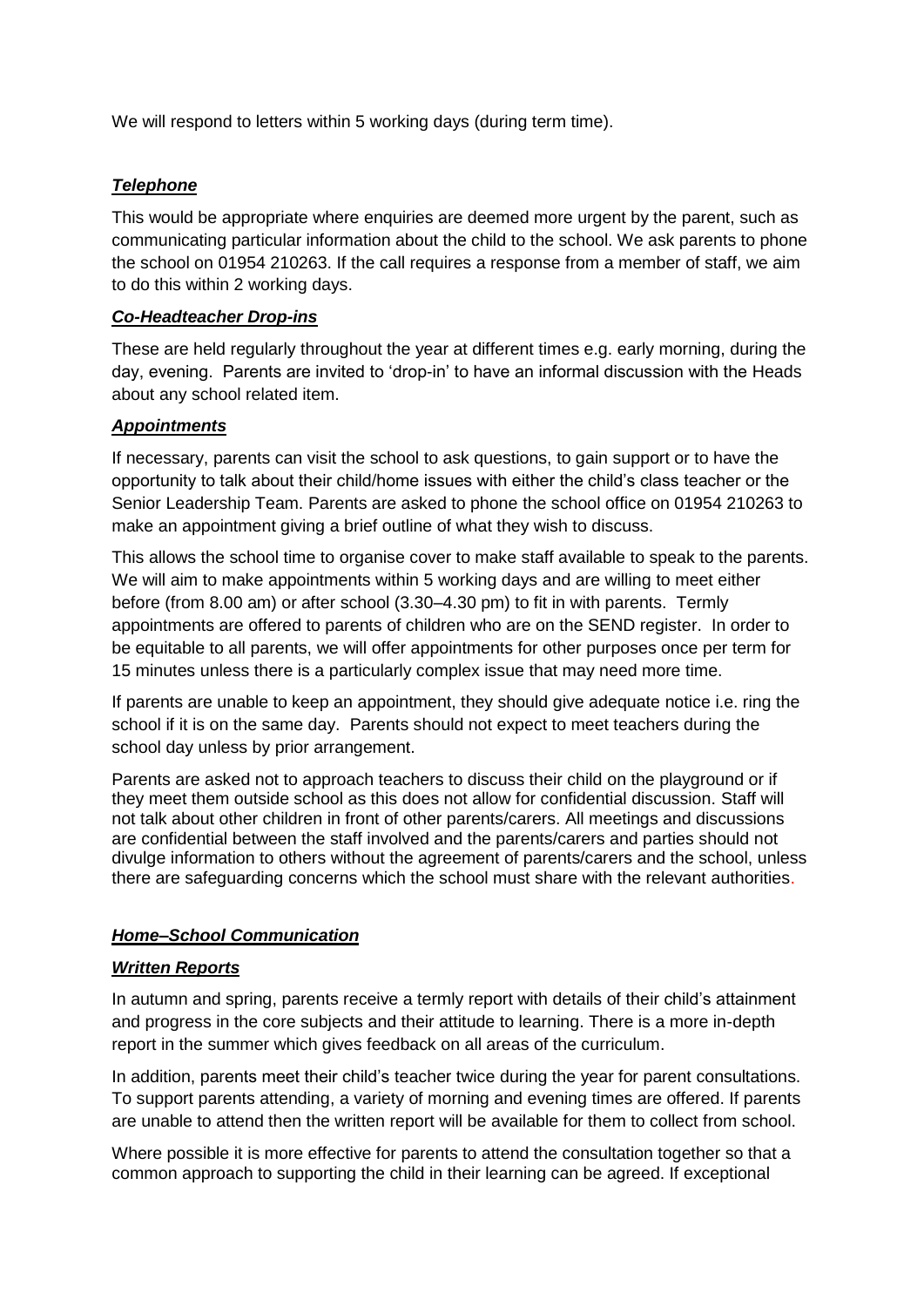circumstance mean this is not possible we will try to arrange separate consultations if time permits.

A calendar of school events will be produced at the start of each term and communicated via the school Newsletter and on the website. The school Newsletter is sent to parents biweekly. It contains general details of school events and activities.

When starting at Caldecote School, parents will be asked to sign and return a Home/School agreement.

# *Parent Forum*

The Parent Forum is the place where parents/carers, staff and governors meet to discuss issues that are important to parents in their children's education. The Parent Forum is for everyone, and anyone can attend a meeting. However, to make sure that all classes are represented at meetings, there are designated representatives for each class.

The Parent Forum does not have the power to make decisions unless the school has specifically asked for a decision to be made. However, the staff and governors want to hear the views of parents so that they can make sure that those views feed into the decisions made by the school.

The Parent Forum meets three times a year. Additional meetings can be scheduled if the need arises. Meetings are in the afternoon at school. Dates of meetings are advertised well in advance.

# *Parentmail & ParentPay (online payments)*

We encourage all parents to inform the school of their current email address, to allow them access to Parentmail and ParentPay, which are quick and efficient methods for the school to communicate with parents and for them to make online payments for lunches and trips. Those who do not have access to Parentmail will receive a paper copy of any correspondence but the school does not accept cash or cheques for any payments.

Parentmail is used to send out a range of information, either to a targeted group, or to all parents on Parentmail. The newsletter, information about whole school events and all letters relevant to the whole school are sent out to all parents on Parentmail. In addition, some specific communications regarding trips and events are sent out to the relevant groups of parents.

# *Governors*

A notice board detailing the names of governors is on the school website. Minutes of governors meetings are also posted on the school website. Governors should be contacted via the school (email: [office@caldecote.cambs.sch.uk](mailto:office@caldecote.cambs.sch.uk) or written communications left at the school office, which will be forwarded to the Chair of Governors). As governors support the school in a strategic role, if parents contact them on a matter to do with the management of the school, governors will be unable to respond and will direct them to take their concern to the school.

# *Communication with the Community*

Members of the local community are invited to school functions such as Special Assemblies, Harvest, Christmas Fairs, Christmas Carol services and school productions.